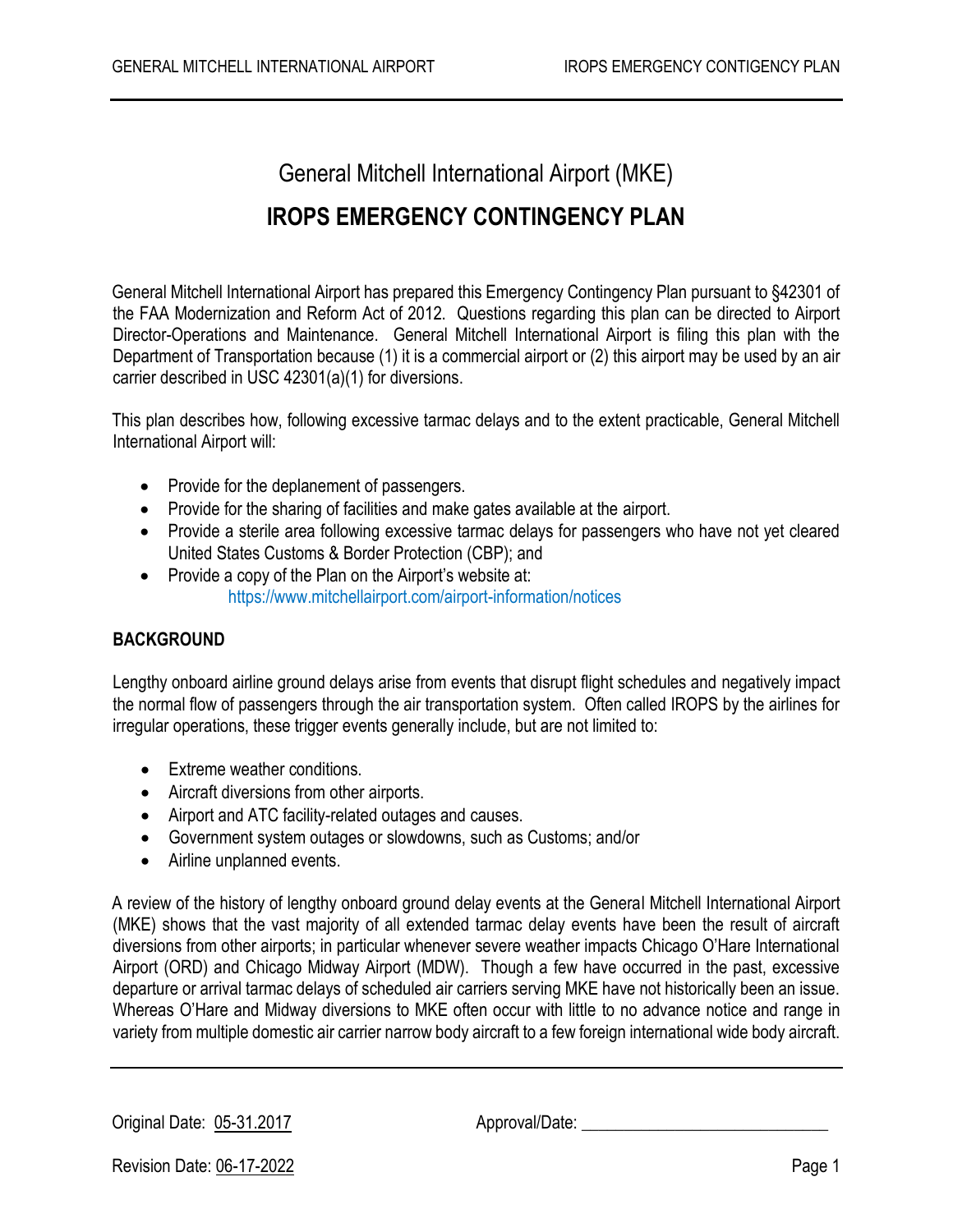Because General Mitchell International Airport has facility constraints that may limit the airport's ability to accommodate numerous simultaneous diverted flights, MKE strongly encourages aircraft operators to contact the MKE Airport Control Center at (414) 747-5325 for prior coordination of diverted flights, except in the case of a declared in-flight emergency. Some of these facility constraints that may challenge the airport's ability to effectively manage numerous simultaneous diversion aircraft include but are not limited to the following:

- Two wide body aircraft capable gates at the airport.
- The International Arrivals Building has two narrow body (or one wide body) aircraft parking spots that share a single jet bridge.
- The International Arrivals Building has occupancy capacity of approximately 350 people (one fully loaded wide body aircraft).
- MKE has limited on-site passenger bussing capability. Though available, additional support busses have a one-hour response time.
- There are (2) FBOs on the airport. The FBOs have limited resources during the time of numerous diversions and may already be fully engaged providing ground support to its contract customers.
- MKE only has one (1) stair truck operated by MKE ARFF. In addition, FBO's and other airlines at MKE have stair trucks that might be available for use.

During diversion events MKE issues NOTAMs regarding its ability to accommodate diverted flights to ensure the safe and efficient operation of the airport and its ability to serve the civil aviation needs of the public during irregular operations events.

## **Airport Information**

| Name of Airport:                             | <b>General Mitchell International Airport-MKE</b>    |
|----------------------------------------------|------------------------------------------------------|
| Name and title of person preparing the plan: | <b>Ryan Collins</b>                                  |
|                                              | <b>Airport Director-Operations &amp; Maintenance</b> |
| Preparer contact number:                     | (414) 747-5328                                       |
| Preparer contact email:                      | rcollins@mitchellairport.com                         |
| Date of submission of the plan:              | June 17, 2022                                        |
| Airport Category:                            | Medium Hub                                           |

#### **Airport Contact Information (24-hrs.)**

In the event of diversion or other irregular operations events, aircraft operators should contact the Airport Control Center at (414) 747-5325 or [ops@mitchellairport.com](mailto:ops@mitchellairport.com) for assistance.

Original Date: 05-31.2017 Approval/Date: \_\_\_\_\_\_\_\_\_\_\_\_\_\_\_\_\_\_\_\_\_\_\_\_\_\_\_\_\_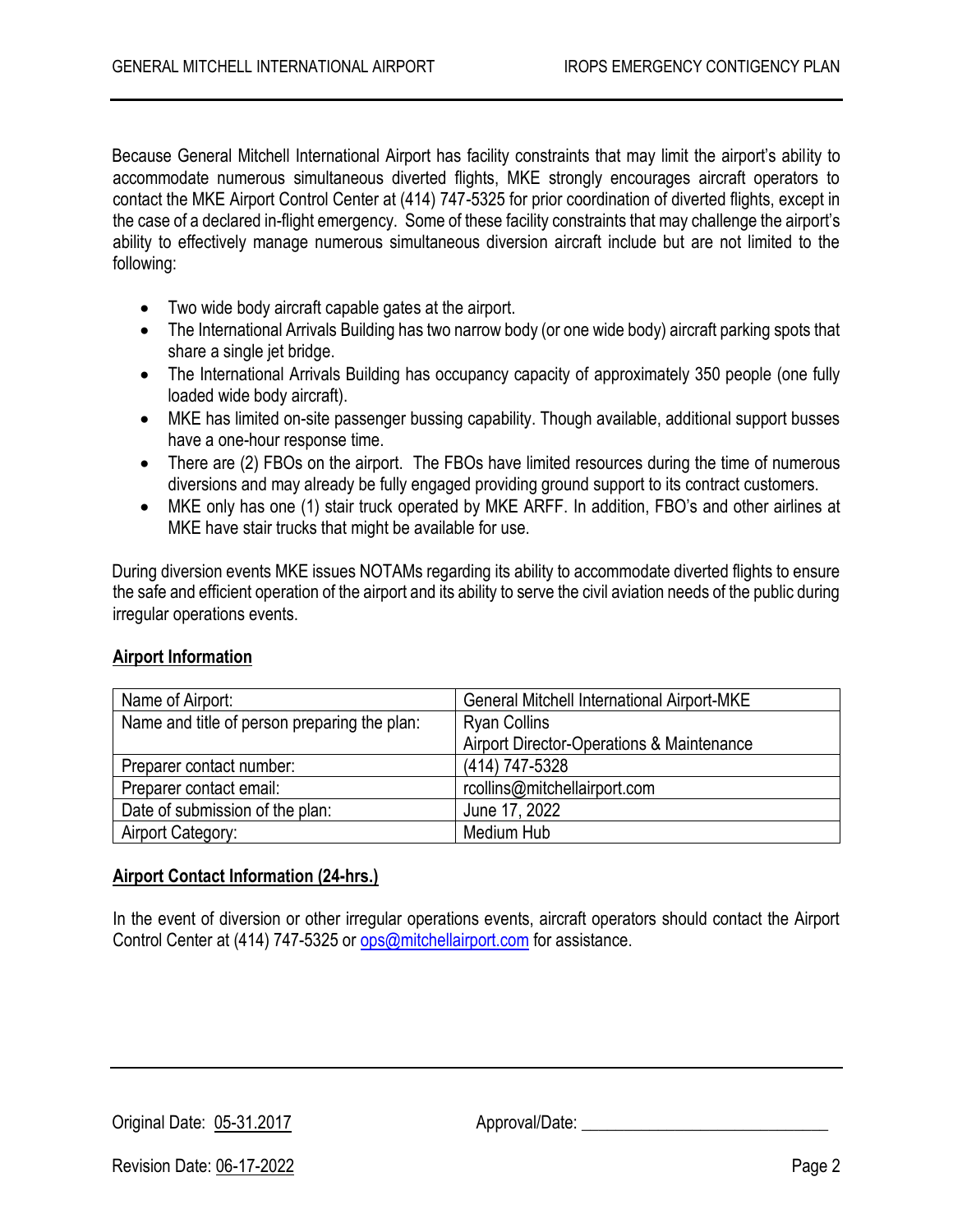## **Plan to Provide for the Deplanement of Passengers Following Excessive Tarmac Delays**

General Mitchell International Airport owns and operates one (1) stair truck that can be used to safely deplane passengers from air carrier aircraft. Additionally, airport personnel are not trained to assist in the deplanement of passengers using equipment owned or operated by air carriers or contract service providers. However, MKE has requested that each airline, ground handler and FBO operation on the airport provide a list of the equipment and resources they have for deplaning passengers and contact information. MKE will provide this inventory and contact information to airlines as soon as practicable after receiving requests from such airlines experiencing excessive tarmac delays at the contact number listed above.

For aircraft that are parked at remote locations that require deplaning, a bussing operation can be coordinated through the Airport Control Center at (414) 747-5325. MKE owns and operates only a small number of 15 passenger shuttles at the airport. Thus, a one (1) hour lead time is necessary to coordinate for the use of contracted or mutual aid resources should it be necessary to bus more than 50 persons from a remote aircraft parking location to one of the terminal buildings.

#### **Plan to Provide for the Sharing of Facilities and Make Gates Available in an Emergency**

The majority of the gates at General Mitchell International Airport are under preferential lease to air carriers and are not fully controlled by the airport during those time periods when the tenant's usage of that gate meets the usage specified in the preferential use lease. MKE may be able to direct a tenant airline to accommodate another air carrier aircraft at its preferentially leased gate during those time periods when the tenant airline is not using, or not scheduled to use, the gates. MKE has included into its Master Airport-Airline Use and Lease Agreement the following language regarding Emergency Accommodations at an airline's preferentially leased gates:

> *"The Airport Director reserves the right, after consultation with Airline's station management, to direct Airline to accommodate at its Gate Position(s), not in use by Airline, the aircraft of another airline for the purpose of deplaning and/or enplaning passengers that cannot be accommodated at the other airline's own Gate Position(s) or at a County-Controlled Facility due to a diversion, an emergency, weather or an irregular operation."*

In accordance with the Master Lease Agreement, MKE will direct tenant air carriers to make gates and other facilities available to an air carrier seeking to deplane at a gate during those time periods the gates are not in use or not scheduled to be in use, to the maximum extent practicable.

MKE has several common use gates that are under the control of the airport that will be made available to an air carrier seeking to deplane at a gate, to the maximum extent practicable. **Coordinating for use of gates can be done through the Airport Control Center at (414) 747-5325.**

Original Date: 05-31.2017 Approval/Date: 2008. Approval Approval Date: